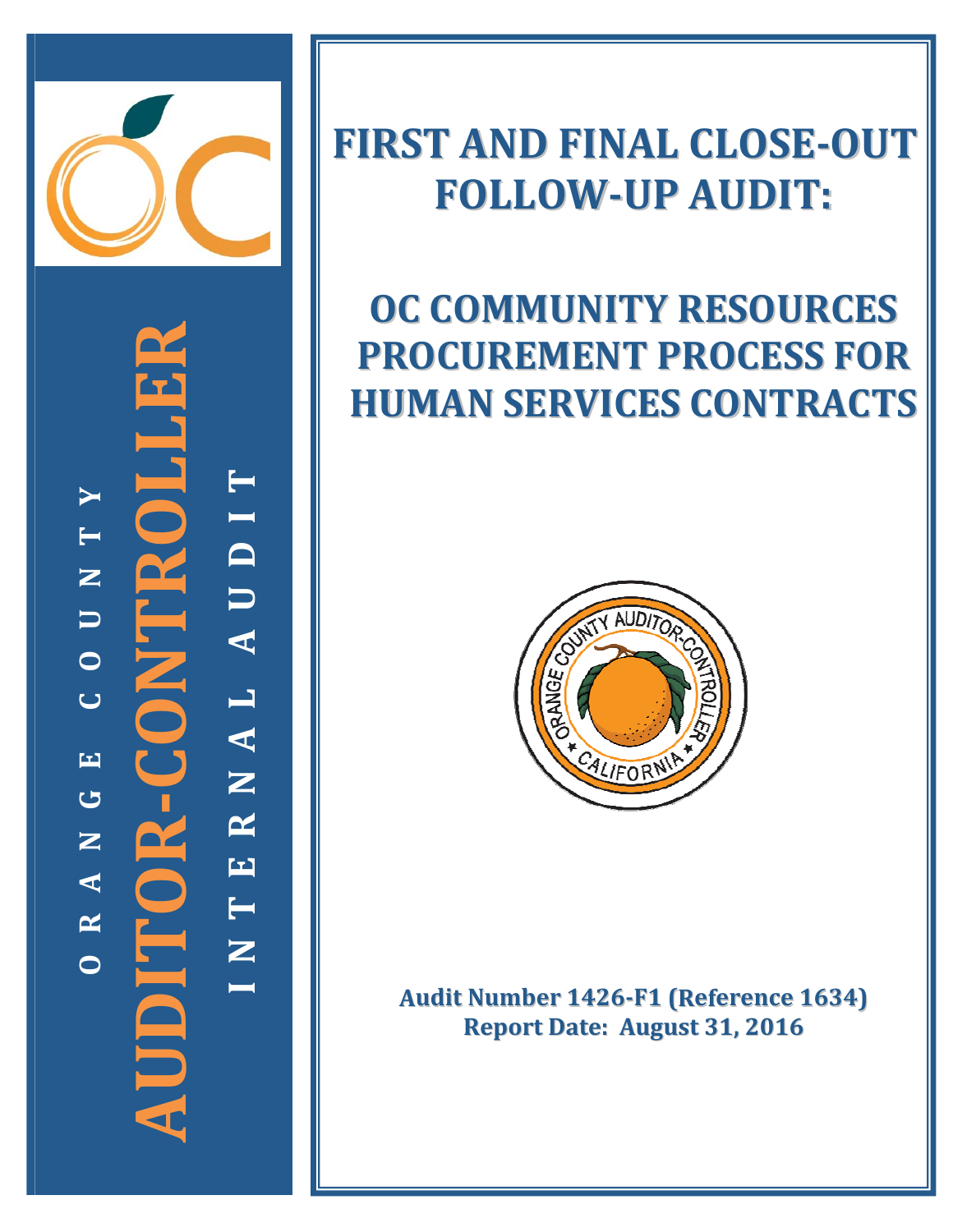

**Eric H. Woolery, CPA Orange County Auditor‐Controller**

**Toni Smart, CPA Scott Suzuki, CPA, CIA, CISA Michael Dean, CPA, CIA, CISA**

**Director, Internal Audit Assistant Audit Director Audit Manager II**

**12 Civic Center Plaza, Room 200 Santa Ana, CA 92701**

Auditor‐Controller Web Site www.ac.ocgov.com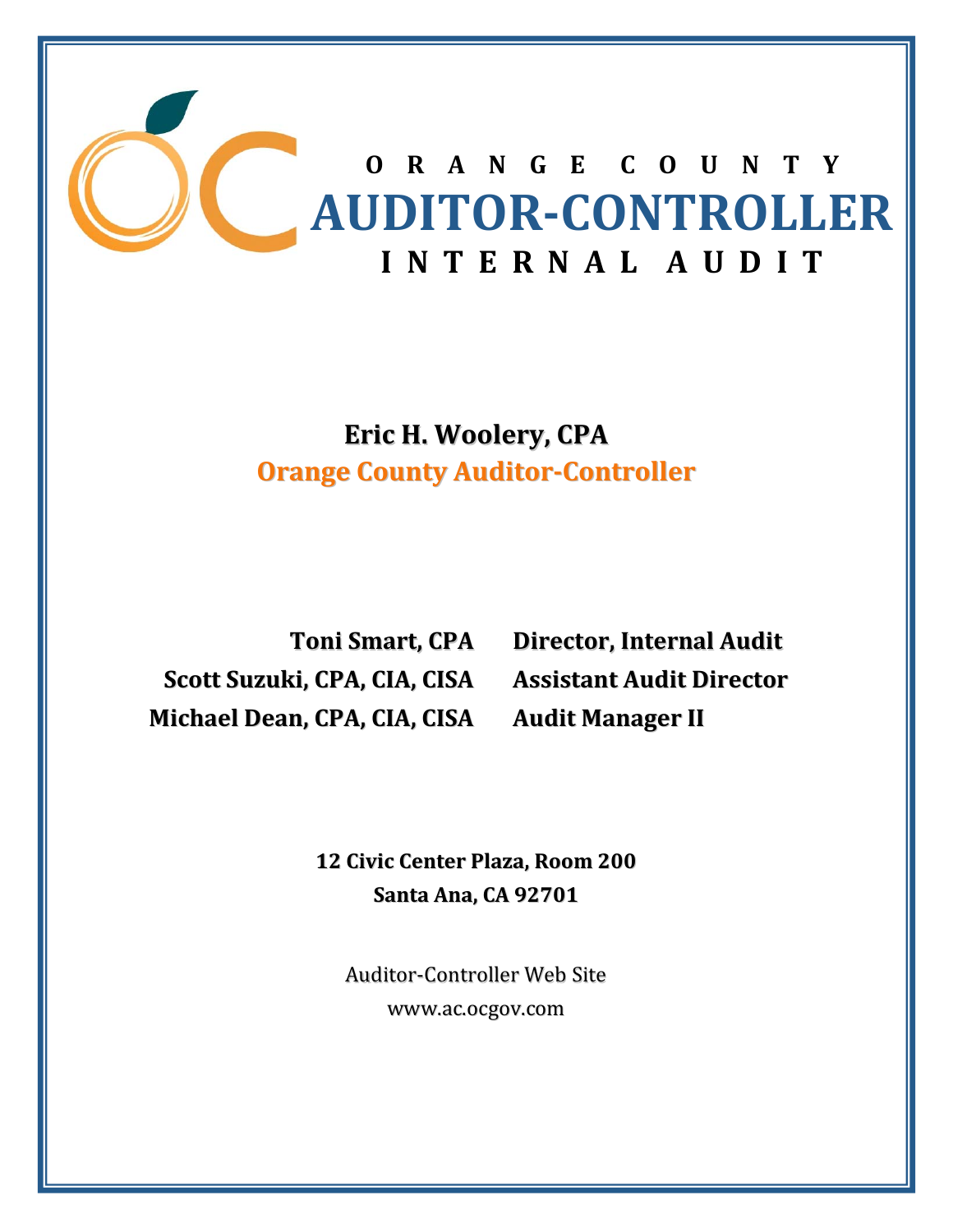

**ERIC H. WOOLERY, CPA** 

AUDITOR-CONTROLLER



## **Transmittal Letter**

 **Audit No. 1426-F1 (Reference 1634)** 

**August 31, 2016** 

- **TO:** Steve Franks, Director OC Community Resources
- **SUBJECT:** First and **Final Close-Out** Follow-Up Audit: OC Community Resources Procurement Process for Human Services Contracts, Original Audit No. 1426, Issued June 22, 2015

We have completed our First and Final Close-Out Follow-Up Audit of OC Community Resources Procurement Process for Human Services Contracts as of June 30, 2016. Our final report is attached for your review.

I submit an **Audit Status Report** quarterly to the Audit Oversight Committee (AOC) and a monthly report to the Board of Supervisors (BOS) where I detail any critical and significant audit findings released in reports during the prior month and the implementation status of audit recommendations as disclosed by our Follow-Up Audits. Accordingly, the results of this Follow-Up Audit will be included in future status reports to the AOC and BOS.

Toni Smart, CPA, Director Auditor-Controller Internal Audit Division

#### **Attachments**

Other recipients of this report: Members, Board of Supervisors Members, Audit Oversight Committee Eric Woolery, Auditor-Controller Frank Kim, County Executive Officer Mark Denny, Chief Operating Officer Lilly Simmering, Deputy Chief Operating Officer Thea Bullock, Compliance Director, OC Community Resources Brian Rayburn, Business Office Manager, OC Community Resources Lydia Garcia, Procurement Manager, OC Community Resources Judi Crumly, Contracts Manager, OC Community Resources Foreperson, Grand Jury Robin Stieler, Clerk of the Board of Supervisors Macias Gini & O'Connell LLP, County External Auditor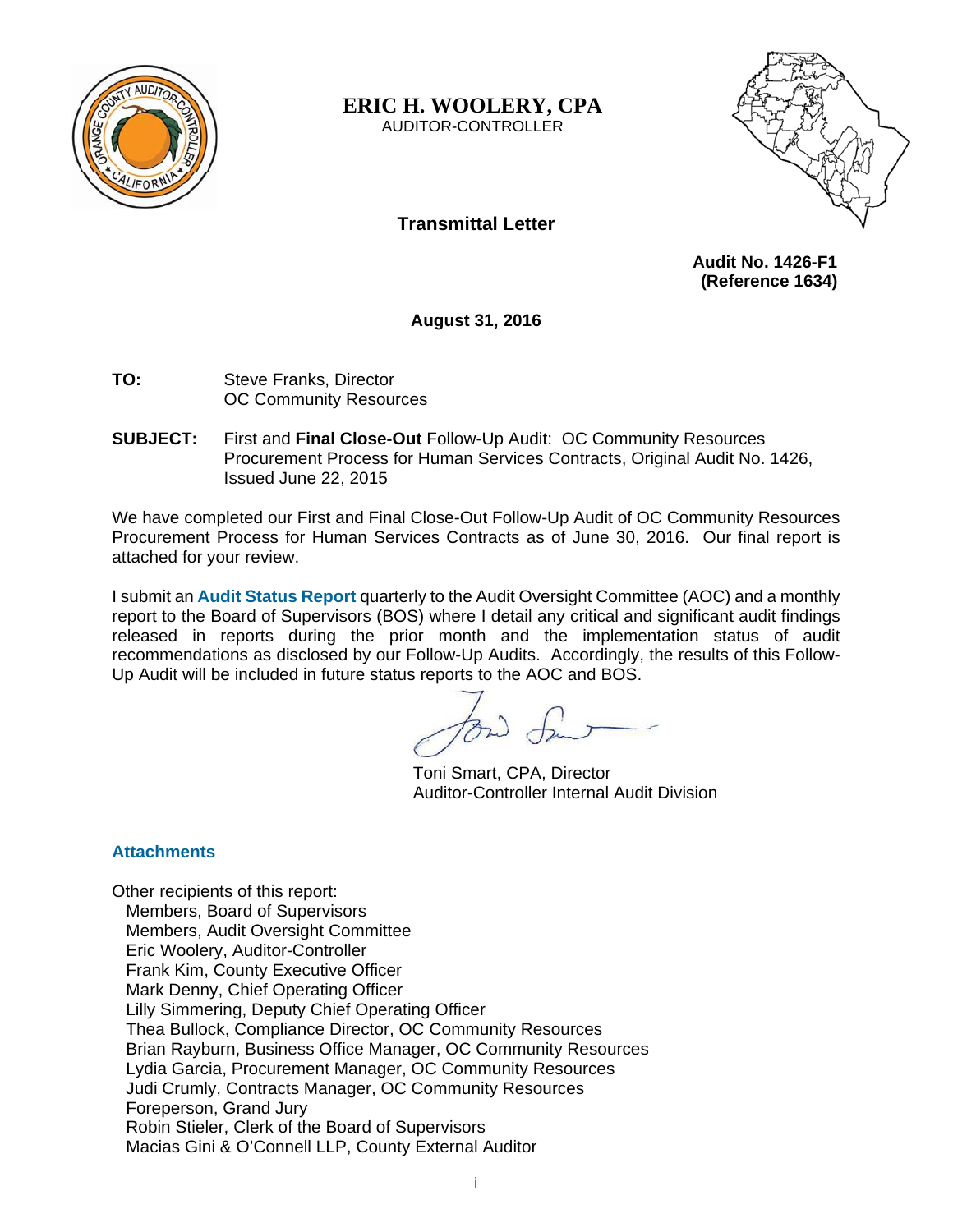

Table of Contents

## *First and Final Close-Out Follow-Up Audit: OC Community Resources Procurement Process for Human Services Contracts Audit No. 1426-F1 (Reference 1634)*

**As of June 30, 2016**

| <b>Transmittal Letter</b>        |   |
|----------------------------------|---|
| <b>Internal Auditor's Report</b> |   |
| <b>SCOPE</b>                     | 1 |
| <b>BACKGROUND</b>                | 1 |
| <b>RESULTS</b>                   | 4 |
|                                  |   |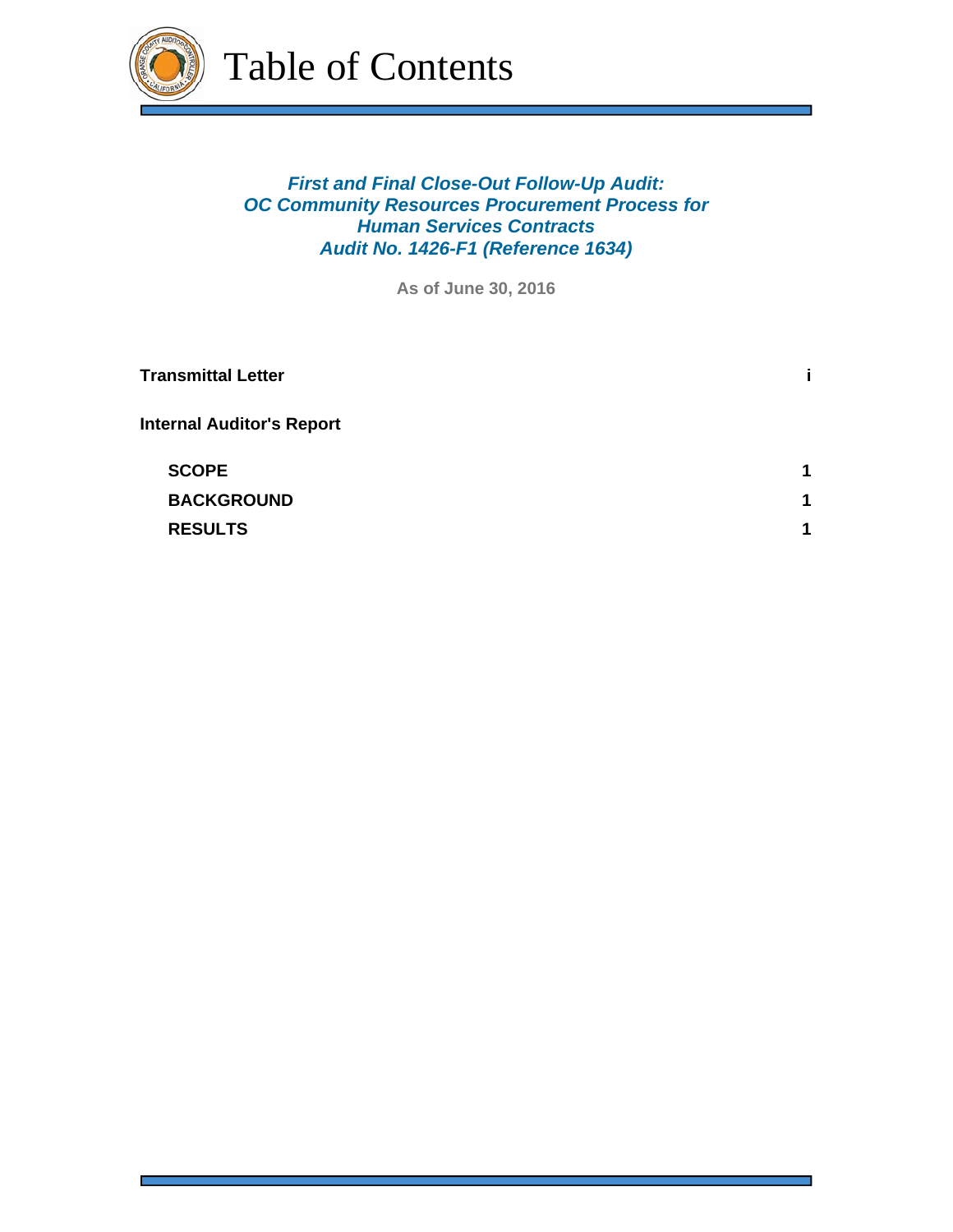

**Audit No. 1426-F1 August 31, 2016 (Reference 1634)** 

TO: Steve Franks, Director OC Community Resources FROM: Toni Smart, CPA, Director Auditor-Controller Internal Audit Division

#### SUBJECT: First and **Final Close-Out** Follow-Up Audit:of OC Community Resources – Procurement Process for Human Services Contracts, Original Audit No. 1426, Issued June 22, 2015

#### **SCOPE**

We completed a First and Final Close-Out Follow-Up Audit of OC Community Resources (OCCR) – Procurement Process for Human Services Contracts. Our audit was limited to reviewing actions taken as of June 30, 2016, to implement the **seven (7) recommendations** from our original audit.

#### **BACKGROUND**

In the original audit, at the request of OCCR, we audited processes and controls over the procurement of human services contracts to ensure OCCR/Contract Development & Management (CDM) was complying with requirements in the County's Contract Policy Manual, and to determine if internal controls and processes promote sound business practices. The audit found OCCR had well-defined controls and processes in place for procuring human services contracts in compliance with Contract Policy Manual requirements and in alignment with other business practices in other County departments/agencies that process human services contracts. Our original audit identified **four (4) Control Findings** and **three (3) efficiency/effectiveness findings.** 

#### **RESULTS**

Our First Follow-Up Audit found that OCCR **implemented the seven (7) recommendations** from the original audit. Because the seven (7) recommendations were implemented, **this report represents the final close-out of the original audit.**

Based on our First Follow-Up Audit, the following is the implementation status of the seven (7) original recommendations:

**Finding No. 1 – Establishment of Written Policies and Procedures (Control Finding)**

#### **Recommendation No. 1**

OCCR/CDM prepare written procedures governing its human services contracting processes that are approved by management and are disseminated to staff responsible for procurement of human services contracts.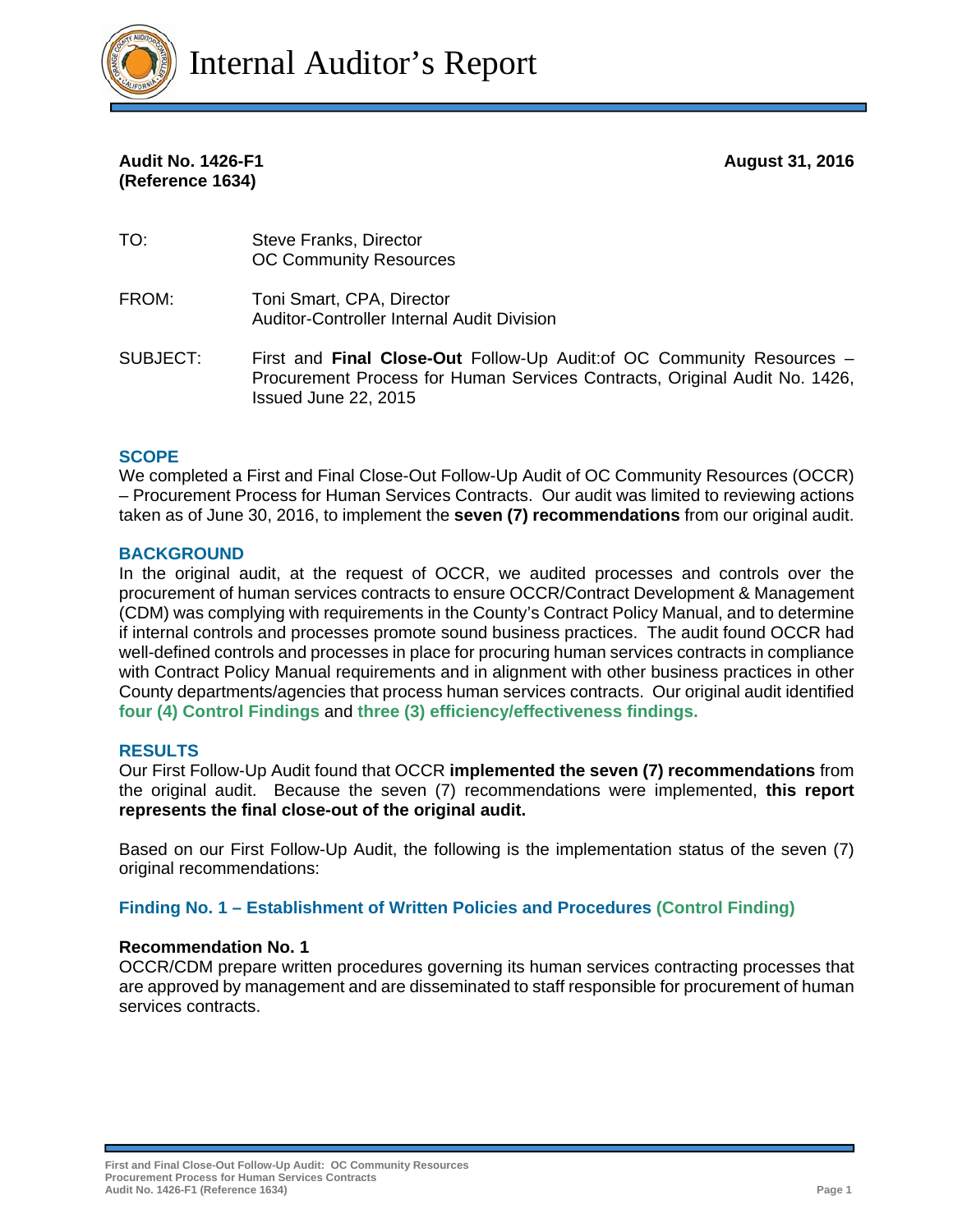

Current Status: **Implemented.** OCCR recently created a detailed procedure for *Requests for Contractual Services – Human Services Contracts*. The procedure includes key elements regarding Human Services contracting, such as requisitions, evaluating contractor performance, workflow process, RFP timelines, evaluation committees, Agenda Status Reports (ASR) & Minute Orders, insurance checklists, master agreements/delivery orders, and reimbursement policy.

Since OCCR has created key procedures for Human Services contracting, we consider this recommendation implemented.

#### **Finding No. 2 – Evaluation of Contractor Performance Not Documented (Control Finding)**

#### **Recommendation No. 2**

OCCR/CDM ensure Program staff document the satisfactory performance of contractors prior to recommending renewal or extension of an existing contract.

Current Status: **Implemented.** OCCR's revised *Requests for Contractual Services – Human Services Contracts* policy, Section VI, B, 14 states, "requests for contractual services must include all pertinent documents, depending on the type of request being made. These may include the following…documentation of contractor's performance."

According to OCCR management, this is no longer an issue with program staff because they would return any request for a renewal or extension if documentation of contractor's performance was not included.

We reviewed two recent contract renewals and noted both renewals included a "Monitoring Summary Report", which was created by OCCR/CDM during the original audit. This form was completed by program staff and analyzed such criteria as quality, responsiveness, technical, cost, and management. It also includes a certification by the Program Manager that "the contractor is eligible for renewal/extension of contract."

Since OCCR ensures program staff document the satisfactory performance of contractors prior to recommending renewal or extension of an existing contract, we consider this recommendation implemented.

#### **Finding No. 3 – Comparing Contract Inventories with Other Departments/Agencies (Control Finding)**

#### **Recommendation No. 3**

OCCR/CDM compare contract inventories annually with other departments that process human services contracts.

Current Status: **Implemented.** We observed agendas for the January 2016 and March 2016 Human Services Procurement Workgroup and noted "contract inventory – sharing with other County departments" was agendized and discussed. We verified that OCCR shared its inventory with the group and OCCR received contract inventories from the Health Care Agency and the Social Services Agency. Therefore, we consider this recommendation implemented.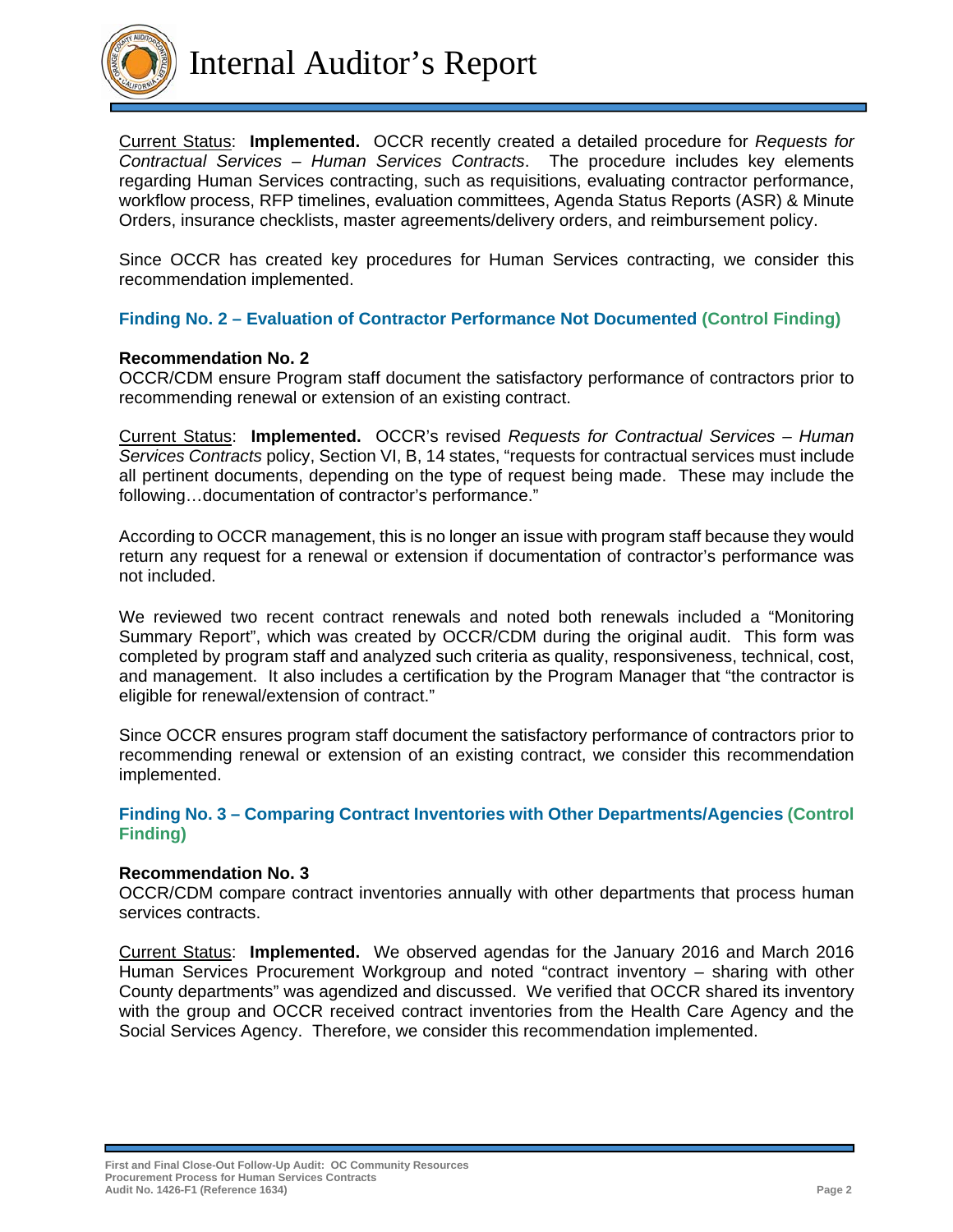

### **Finding No. 4 – Use of Expediter for All Contract Requisitions (Control Finding)**

#### **Recommendation No. 4**

OCCR/CDM require all purchase/contractual requests to be requested via Purchase Requisition through OCCR's Expediter system.

Current Status: **Implemented.** We reviewed two recent no-cost amendments from the FY 15/16 contracts. Both no-cost amendments were appropriately requested by Program staff via OC Expediter. Therefore, we consider this recommendation implemented.

#### **Finding No. 5 – Participation in the Human Services Procurement Workgroup (Efficiency/Effectiveness Finding)**

#### **Recommendation No. 5**

OCCR/CDM continue its participation in the Human Services Procurement Workgroup.

Current Status: **Implemented.** OCCR continues to send representatives to the Human Services Procurement Workgroup meetings. They also share ideas and information with other departments at monthly Deputized Purchasing Agent meetings.

We obtained agendas for the January and March 2016 workgroup meetings. OCCR representatives attended both meetings where Human Services contracting issues were discussed. Therefore, we consider this recommendation implemented.

#### **Finding No. 6 – Time Requirements for Evaluation Committee Members (Efficiency/Effectiveness Finding)**

#### **Recommendation No. 6**

OCCR/CDM should consider options to minimize the time required to participate in proposal evaluation committees, such as offering the orientation meeting utilizing meeting software.

Current Status: **Implemented.** Since January 2016, OCCR has been using the Citrix ShareFile evaluation tool. This tool has significantly reduced the amount of administrative time and resources related to processing and evaluating RFPs. Prior to implementation of Citrix, two evaluation committee meetings were required for each contract and Citrix has allowed OCCR to reduce the number of evaluation committee meetings to one. All documents are processed through Docusign, eliminating travel time to transport hardcopy documents. In addition, virtual bidders conferences are now conducted reducing the amount of time required to conduct the conferences. Since OCCR has taken steps to minimize the time required to participate in proposal evaluation committees, we consider this recommendation implemented.

#### **Finding No. 7 – Vacancies in OCCR/Contract Development & Management (Efficiency/Effectiveness Finding)**

#### **Recommendation No. 7**

OCCR evaluate departmental recruiting needs and determine recruitment priorities for the vacant positions in Contract Development & Management.